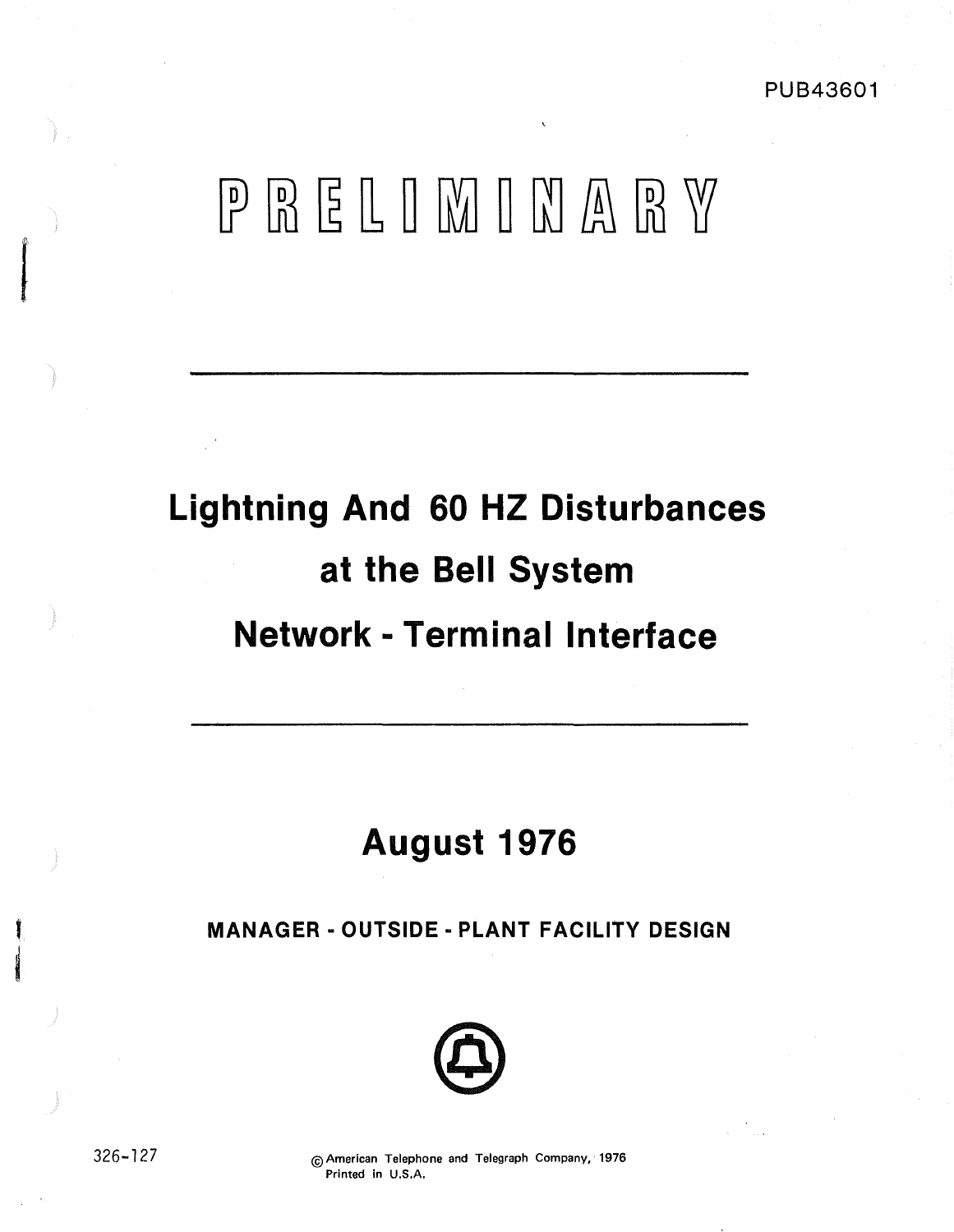# Bell System Technical Reference

Lightning and 60 Hz Disturbances at the Bell System Telecommunication Network-Terminal Equipment Interface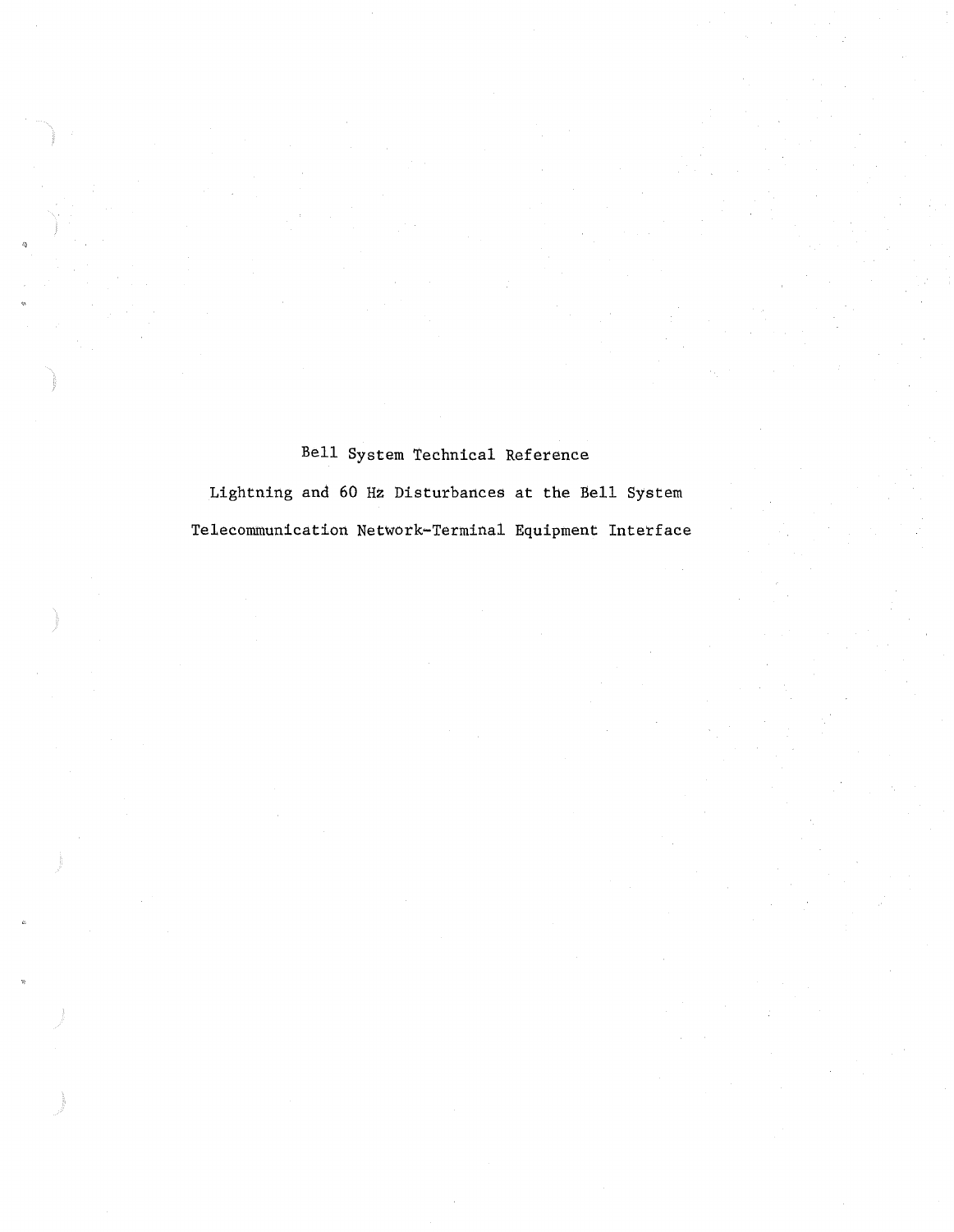### LIGHTNING AND 60 HZ DISTURBANCES AT THE BELL SYSTEM

### NETWORK-TERMINAL EQUIPMENT INTERFACE

# TABLE OF CONTENTS

|                                                 | Page           |
|-------------------------------------------------|----------------|
| 1.0 INTRODUCTION                                | 1              |
| 2.0 STATION PROTECTOR LIMITING VOLTAGES         | 1              |
| 3.0 METALLIC SURGES - LIGHTNING                 | $\overline{2}$ |
| 4.0 LONGITUDINAL SURGES - LIGHTNING             | 4              |
| 5.0 POWER SYSTEM CAUSED VOLTAGES AND CURRENTS   | 6              |
| AT THE BELL SYSTEM NETWORK INTERFACE            |                |
| 5.1 Long-Term Induction on Telephone Conductors | 6              |
| 5.2 Fault Induction on Telephone Conductors     | $\overline{7}$ |
| 5.3 Power Contact to Telephone Conductors       | 8              |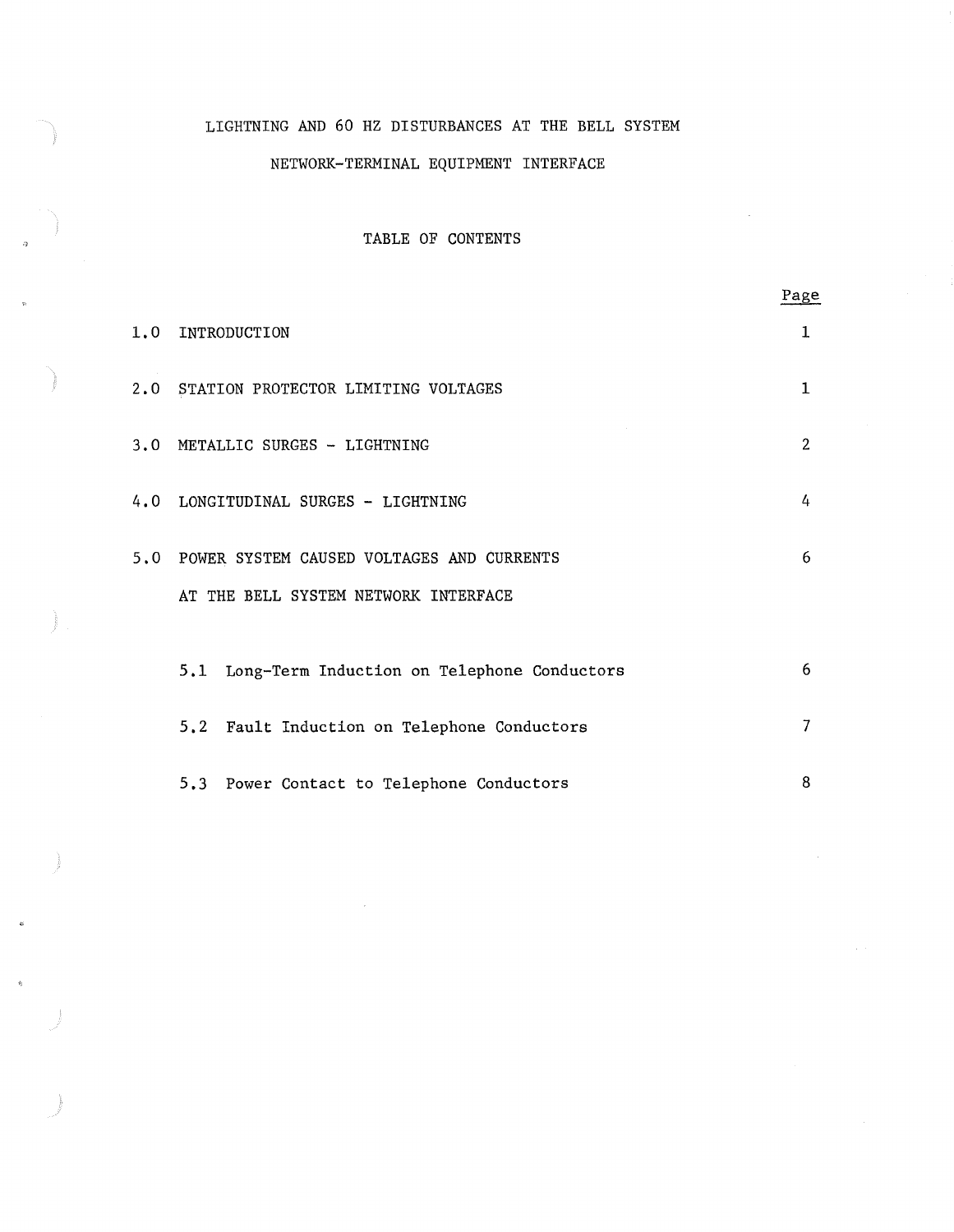#### 1.0 INTRODUCTION

This Technical Reference is intended to provide description of the non-telephone voltages and currents that may be encountered at Bell System network facility interfaces. There are in general two interfaces to such equipment: (1) between the Bell System network and the terminal equipment\* and (2) between the locally provided ac power system and terminal equipment. Non-telephone voltages and currents at the first interface are caused by disturbances to the Bell System network from power systems and lightning and are covered in this document. Voltages and currents at the second interface are caused by disturbances to the power system and are not covered herein. Although the effects of these disturbances may be reduced by electrical protection devices at the interfaces, terminal equipment may still be subjected to voltages or currents of significant magnitudes. This Technical Reference describes the characteristics of the disturbances on the communication network facilities. This locument may be revised as additional information is obtained.

#### 2.0 STATION PROTECTOR LIMITING VOLTAGES

At customer stations in areas subject to lightning or power disturbances, the ring and tip conductors are connected to a station protector which contains voltage limiters connected between each conductor and a grounding electrode, Station wiring (inside wire) connects the tip and ring terminals of the station equipment to the station protector. In the Bell System the protector achieves voltage limiting by means of 3-mil carbon blocks,\*\* certain gas tubes, or gas tube/carbon block combinations.

Since the voltage limiting characteristics of the station protector have considerable impact on voltages impressed on the station 'equipment, knowledge of the protector breakdown voltage distribution is useful. A sample of unused 3-mil carbon protector units was tested using a surge generator arranged to produce  $10x1000$  us open circuit voltage impulses (Figure 1) and charged to 1200 volts. The results approximated a normal distribution. The extrapolated- upper 3-sigma breakdown voltage was 1000 volts, the SO-percent point was 700 volts, and the extrapolated lower 3-sigma point was about 400 volts. With a sample tested for initial 60-Hz sparkover,\*\*\* the extrapolated upper 3-sigma point was 800 volts peak, the 50-percent point was approximately 520 volts, and the lower extrapolated 3-sigma point was about 240 volts peak.

\* Pursuant to orders of 4/29/76 and 6/16/76, customer provided ancillary and data equipment may be directly connected to the network in accordance with part 68 of FCC rules. These rules are not effective as to main and extension telephones, PBX and key systems and registered protective circuitry associated therewith.

'~\* The interelectrode gap is approximately O. 003 inch.

\*\*\* For the purposes of this test, initial 60-Hz sparkover was defined as the peak value of a 60-Hz sinusoid whose amplitude was just sufficient to cause conduction in a previously unused carbon block unit.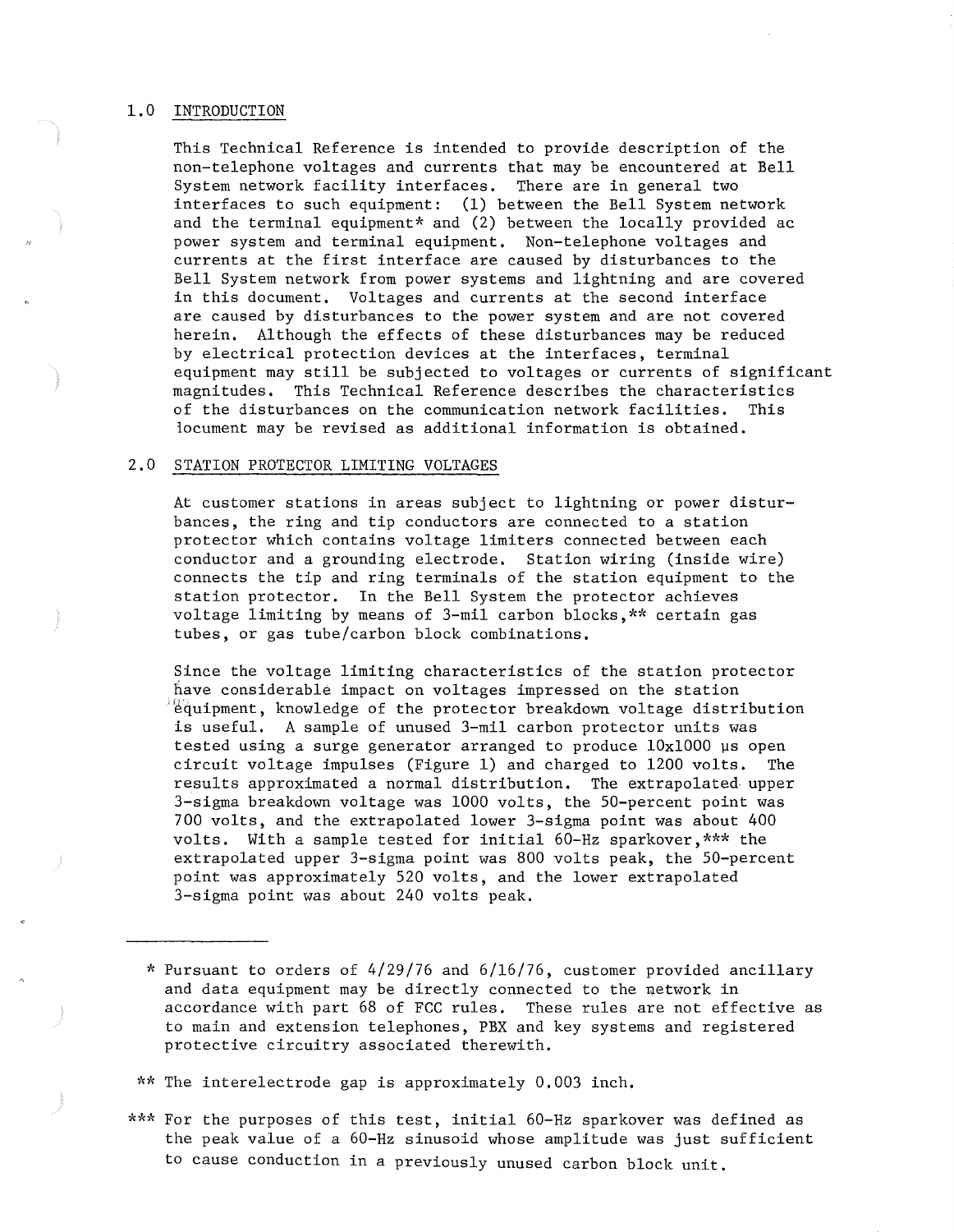In general, Bell System approved gas tube protectors have breakdown voltages lower than the carbon block units. However, under certain conditions, these protectors may have breakdown voltages approaching those of protectors employing carbon blocks; therefore, the characteristics of carbon blocks must be assumed in developing equipment requirements.

In addition to a voltage limiting role, the station protector may also provide a current limiting function,

Protectors used at stations served by open or multiple line wire employ a 7-ampere fuse in each side of the line for certain infrequently encountered combinations of drop wires and/or grounding electrodes. PBX lines exposed to power or lightning disturbances under most circumstances employ fuses on the customer side of the protector which open the loop, or heat coils which ground the loop for currents in excess of 0,35 ampere. If the protector does not provide current interruption, a fusible wire (typically 24 gauge or 26 gauge) connection provides this function.

#### 3.0 METALLIC SURGES - LIGHTNING

A metallic (or transverse) voltage is defined for the purposes of this Technical Reference as one producing a difference of potential between the tip and ring terminals of terminal equipment, Lightning currents, in the absence of protector operation and assuming balanced terminal equipment and telephone loop, cause tip and ring conductors to attain the same potential and hence do not produce metallic transients. If simultaneous protector block operation occurs, again no metallic transients are produced. On the other hand, balanced excitations of the telephone loop may be partially converted to metallic potentials through imperfect balance of any component of the telecommunication circuit.

The characteristics of metallic transient waveshapes at a station depend on telephone loop, central office, station, and protector characteristics in addition to the nature and proximity of the lightning stroke. Little generally applicable information concerning metallic transients is available. For the special case in which one protector voltage limiter has operated (the case which can produce the maximum possible voltage), limited information derived from References 1, 2, and 3 may be applied.

Under the assumption that one voltage limiter has operated, metallic waveforms have been observed to be double exponential impulses, damped sinusoids, or a variety of other more complex waveforms. Most data may be approximated for test purposes in terms of double exponential impulse waveforms which may be described in terms of peak value, rise time (or virtual front time), and decay time (or virtual time to half-value) as illustrated in Figure 1. Values for each of these parameters will now be discussed,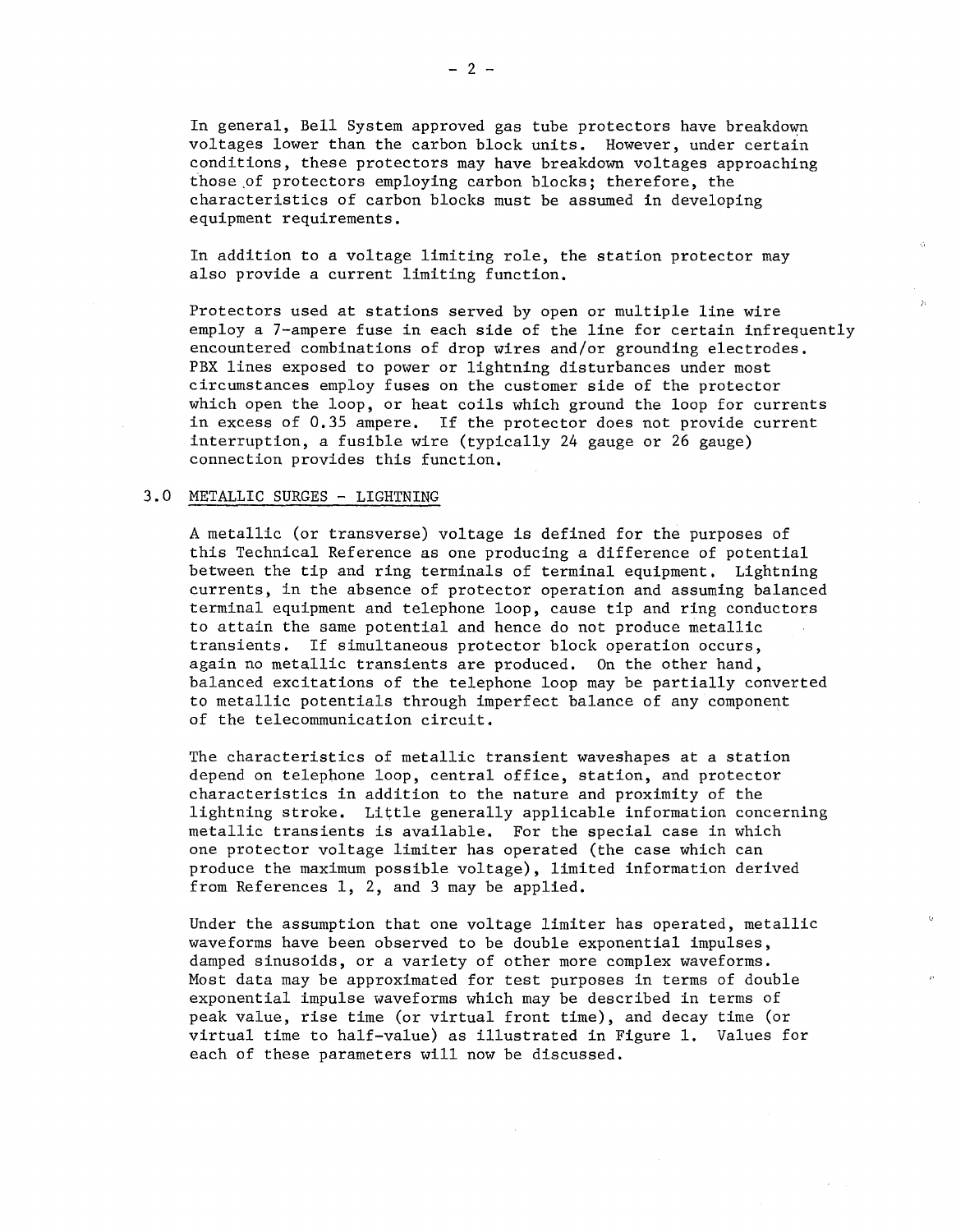The maximum metallic voltage not limited by the protector occurs when one protector block grounds either the ring or tip conductor while the other conductor reaches a level just below the breakdown voltage of its corresponding voltage limiter. As discussed in the preceding section, this maximum surge breakdown may approach 1000 volts in the extreme case, or more frequently be about 800 volts.

A lower bound on rise time for double exponential pulses may be obtained from a consideration of lightning current impulses which are also approximated by the double exponential waveform. According to Reference 1, most investigators have found that 95 percent of all rise times of lightning currents to ground are in excess of 1 microsecond. A double exponential metallic transient with so short a rise time may be considered the result of a lightning stroke very close to the terminal equipment and provides a lower bound on rise time in the case under consideration.

Normally, however, the voltage will be produced by more distant strokes coupled to the serving loop by various mechanisms which cause a lengthening of the rise time. For this type of event, data collected on trunk and toll plant facilities and reported in References 2- and 3 may be applied. Bodle and Gresh, in studies on aerial and buried trunk cable facilities, report lower 3-sigma rise time limits of approximately 10 µs. In open wire plant, Bennison, Ghazi, and Ferland report minimum measured rise times of 5 µs (approximately the lower 2-percent point of the extrapolated distribution), which is consistent with the reduced dispersion associated with open wire plant.

The longest decay times for double exponential impulses are produced by distant lightning events which have undergone propagation dispersion and again the trunk and toll circuit data may be used to provide upper bounds. Bodle and Gresh reported upper 3-sigma limits of about 2500 µs. The Bodle-Gresh data indicated that approximately 70 percent of the decay times were less than 560 µs. For open wire, Bennison reported an extrapolated upper 3-sigma limit of about 600 microseconds,

The foregoing can be used to compose a metallic voltage waveshape. Combining the extreme cases of rise time, decay time, and protector block operating level, a bounding surge at interfaces with telephone cable plant is  $1000V$ ,  $10x2500$  us. This composed surge is unlikely to be encountered in the field. A more frequently occurring surge is 800V, 10x560 µs.

The lightning-produced current which can be driven through terminal equipment by a metallic surge is bounded in magnitude by  $1000/Z_M$ , where  $Z_M$  is the effective metallic impedance in ohms which the terminaT equipment presents to the surge, This impedance is not necessarily the same as the equipment impedance under normal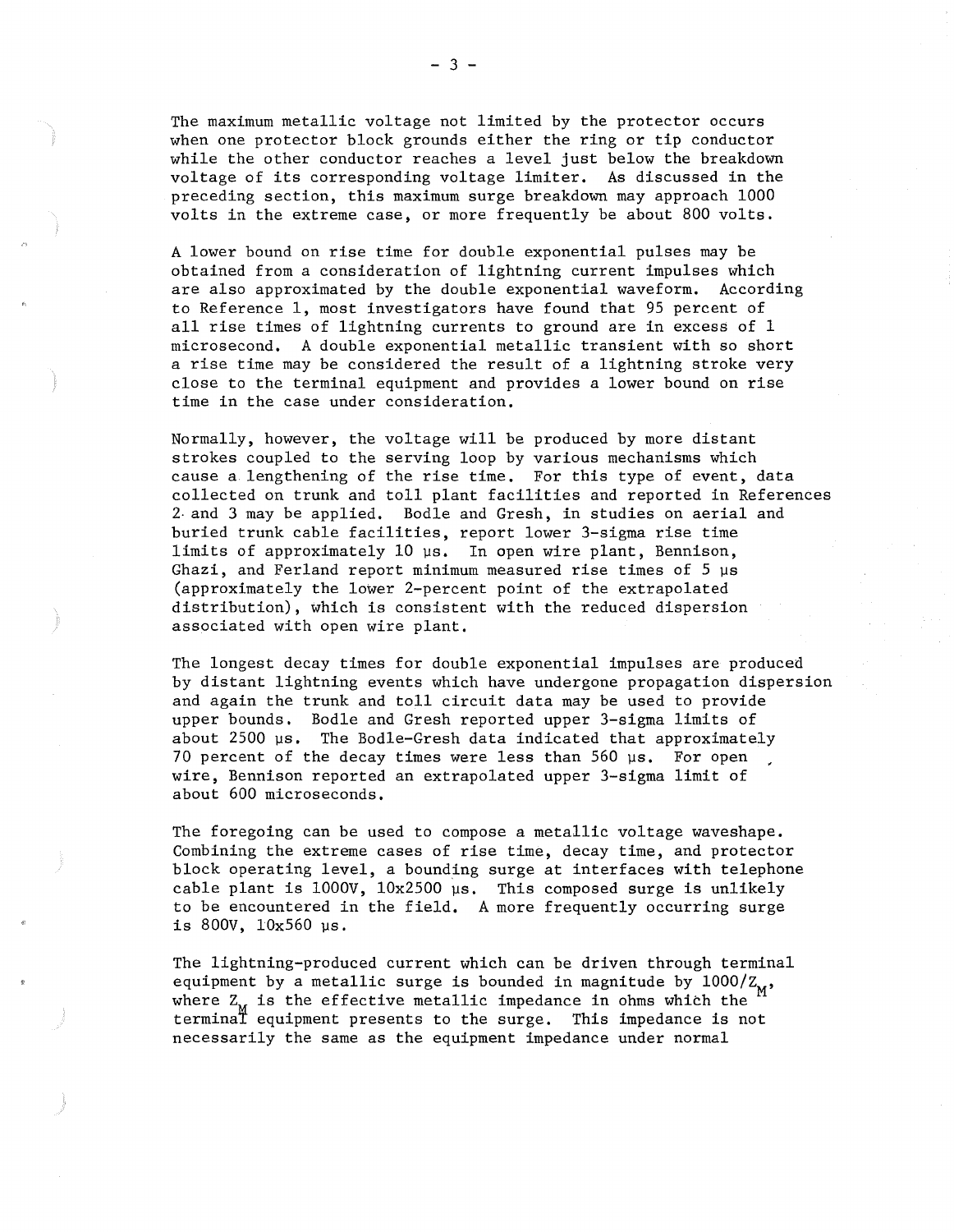operating conditions. This bound assumes the maximum protector limiting voltage and further assumes that the source impedance is zero, It applies for a nearby lightning strike, In a recent 5-month study of a single telephone loop composed of grounded metallic sheath cable with a severe lightning exposure, approximately 1000 current surges were recorded, The maximum short circuit current per conductor to ground was approximately 50 amperes with a typical current of about 2 amperes, The currents were limited by ground and cable impedances, and may have resulted from strokes attenuated by several miles of cable, Because of the limited scope of this study, it is unlikely that worst-case currents were encountered. Currents of 100 amperes or greater may be expected on infrequent occasions,

#### 4,0 LONGITUDINAL SURGES - LIGHTNING

A longitudinal voltage is defined as one-half the sum of the potential difference·between the tip connection and earth ground, and the ring connection and earth ground. Relatively low longitudinal voltages may be produced by lightning transients propagated for some distance over the telephone loop conductors. Higher magnitude voltages may be produced by fast rate-of-rise or high magnitude currents flowing in the telephone or power grounding conductors, Both mechanisms are discussed in succeeding paragraphs,

For relatively low currents propagated over cable, the situation is essentially the same as that considered for similar metallic events. Both conductors may be raised in potential above local ground to slightly less than the lower of the two voltage limiter breakdown voltages, In the event that both voltage limiters have breakdown voltages at the carbon block 3-sigma limit, a longitudinal voltage of 1000 volts may be obtained,

Waveforms of longitudinal voltages or currents may be damped sinusoids, double exponential, or more complex shapes as discussed previously. For the exponential case, assuming the disturbance is propagated from some distance, the data of References 2 and 3 may be considered to apply with minimum rise times of about 10 microseconds and decay times as discussed in the previous section, The short circuit current available for this case is approximately twice that for the metallic case because two conductors are involved, so that a longitudinal current of 200 amperes may be expected, As in the metallic case, an upper current bound of  $1000/Z<sub>r</sub>$  amperes per conductor can be established if the source impedance is neglected, where  $Z_i$  is the effective longitudinal equipment impedance which the terminal equipment presents to the surge, This impedance is not necessarily the same as the equipment impedance under normal operating conditions,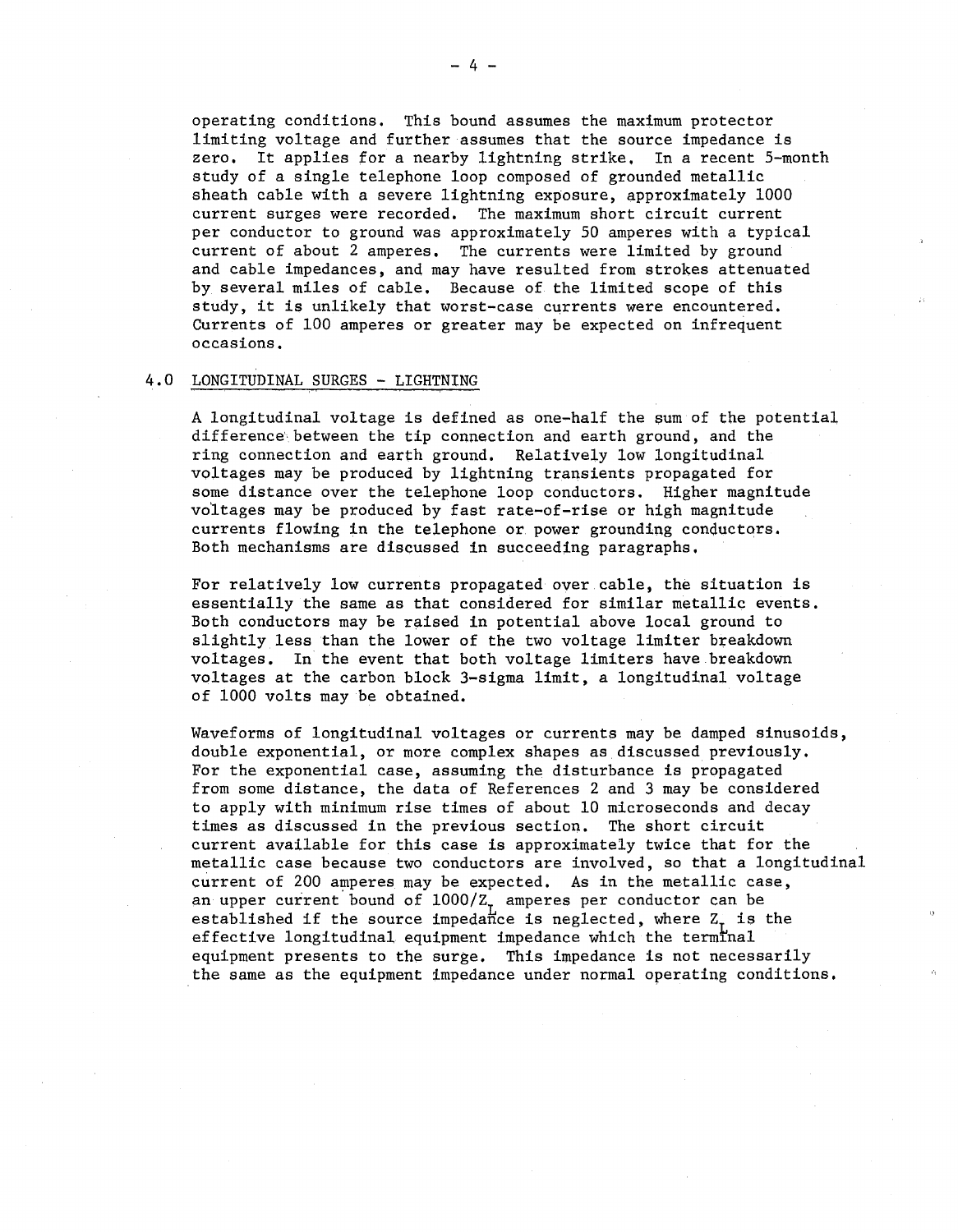For nearby lightning strikes, substantial currents approximating the lightning waveform may be conductively coupled to the station protector or power grounding conductors producing a longitudinal potential  $V = RI + L dI$ , where R is the conductor resistance and L

dt<br>is the conductor self-inductance. The protectors are assumed to be in the arcing condition, The longitudinal voltage is controlled by ground lead characteristics rather than limited by protector characteristics, It should be emphasized that proper bonding and grounding of telephone and power conductors has been assumed. Since currents may flow in the station protector grounding conductor and not in the power grounding conductor or vice versa, these longitudinal voltages may occur between the two previously defined interfaces as well as to ground,

Under many conditions, the grounding conductor resistance in the above equation can be neglected. For instance, a 30-foot length of 14AWG copper grounding conductor has a total resistance of about 0,08Q which is negligible except for cases of extremely high grounding conductor currents,

The voltage produced by the inductance term of the above equation depends on parameters of current waveshape, The lightning stroke current rise time lies in the range of 0.7 µs to 10 µs for most of the Fisher-Uman data, Figure 10 of that reference indicates that measured decay times of lightning stroke currents range from 10 µs to about 160 µs, Although the longitudinal voltage involves the derivative of the current waveform, the time constants of the double exponential describing the current also appear in the voltage waveform. As an approximation, the rise and decay times of the current may also be used for voltage,

The peak voltage produced by the inductance term of the abdve equation depends on assumptions made as to the lightning stroke waveshape and the proportion of the current flowing in the grounding conductor. For instance, if a 30-foot 14AWG grounding conductor which has a self-inductance of about  $0.4$  µH/foot experiences a 200-ampere peak current with a 1,6~µs time to peak (approximately the 98-percent point of the Fisher-Uman first-stroke data shown in Figure 7 of Reference 1), a peak voltage of 1500 volts would be produced.

The current used to obtain peak voltage in the above equation is bounded by the maximum current in a lightning stroke since it may directly strike the grouhding conductor.

In such cases the ground conductor resistance may also be of significance, Because of the existence of various shunting paths, it is usually unlikely that more than a small fraction of this current will flow in the grounding conductor. Longitudinal voltages in excess of 5000 volts peak associated with grounding conductor currents of 2000 amperes or more will occasionally occur.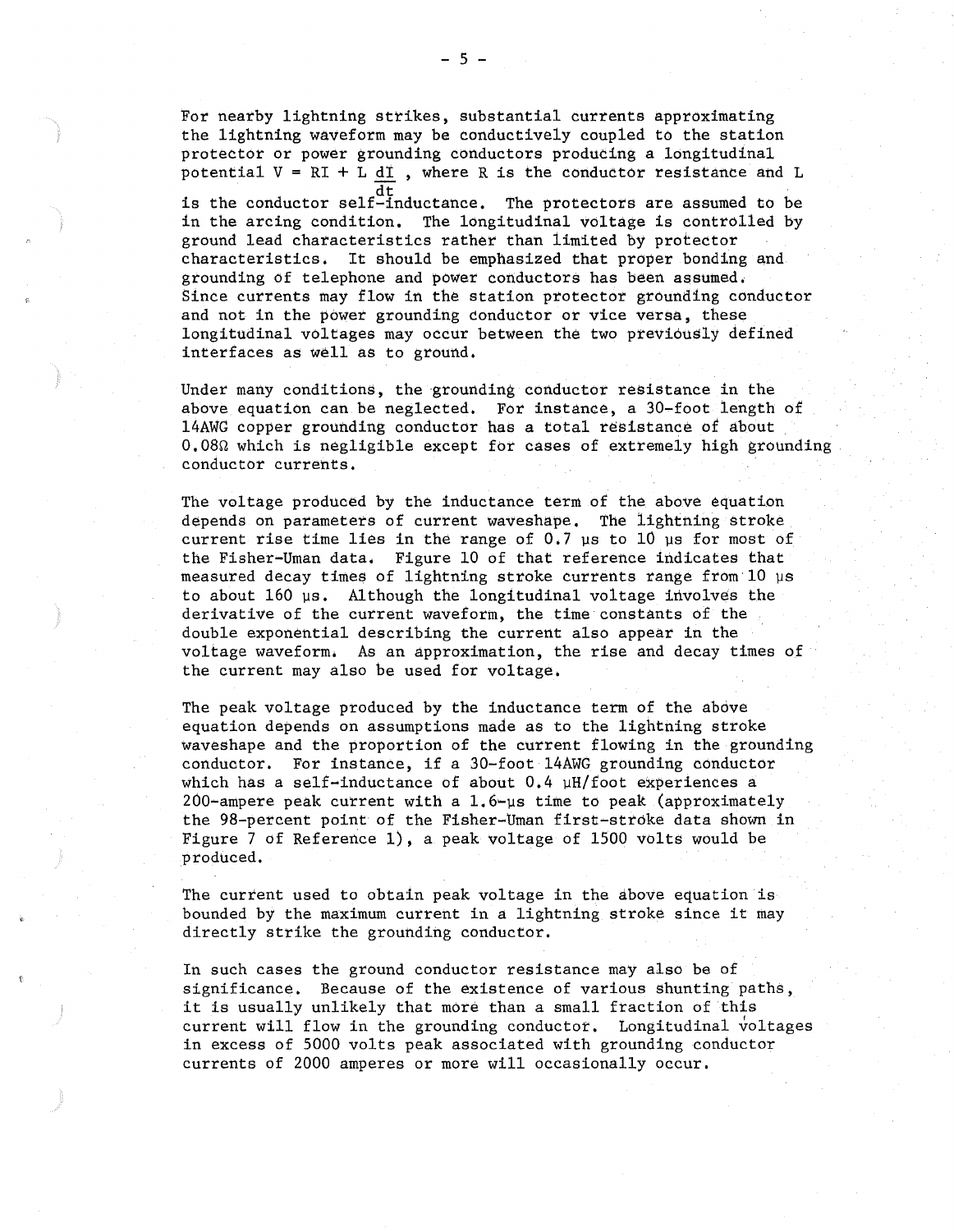The preceding paragraphs have described longitudinal stresses which may be produced at the network interface with terminal equipment by currents flowing in telephone or power grounding conductors. It currents flowing in telephone or power grounding conductors. should be realized that voltages of large magnitudes may also occur between the network interface and objects grounded by means *ot*  separate grounding electrodes not bonded to the telephone grounding electrode.

#### 5.0 POWER SYSTEM CAUSED VOLTAGES AND CURRENTS AT THE BELL SYSTEM NETWORK INTERFACE

Customer terminal equipment may be exposed to overvoltages caused by power sytems since the power conductors are often closely associated with outside telephone plant facilities. For example, power system unbalance and coupling to the telephone loop may induce voltages on tip and ring conductors. Power faults to ground or accidental contact between the telephone loop and power conductors may also produce overvoltages on tip and ring conductors.

#### 5.1 Long-Term Induction on Telephone Conductors

A single-phase or unbalanced 3-phase power line operating in the vicinity of telephone circuits may induce longitudinal voltages to ground in the telephone conductors. Even a nominally balanced 3-phase multigrounded neutral 60-Hz power system may produce induction voltages as a result of 180-Hz harmonic current. These long-term induction voltages, normally below protector block limiting threseholds, may result in signal disturbance or low level sustained currents to ground through the equipment.

In 1964 a survey conducted by Bell Laboratories and partially reported in Reference 4 resulted in the data on open circuit longitudinal induction voltages at stations shown in Figure 2. The long loop data represented loops exceeding 30 kft in length. From this figure it can be seen that these voltages are normally very low, although particularly on long loops, there is a small probability of exceeding 50 Vrms. Because of time variations in the inductive environment and occasional power system conditions, induction voltages may exceed 50 Vrms at a specific location. It has been found that switching equipment which must operate reliably during these rare occurrences will meet performance objectives if designed to operate in the presence of 120 Vrms. The waveforms associated with induction voltages consist mainly of components at 60 Hz and its odd harmonics. Information on the relative harmonic content as well as time variations of those voltages may be found in Reference S.

The impedance associated with the open circuit voltage is determined by the conductor resistance and the central office impedance to ground. It may be expected on the basis of Figure 2 that significant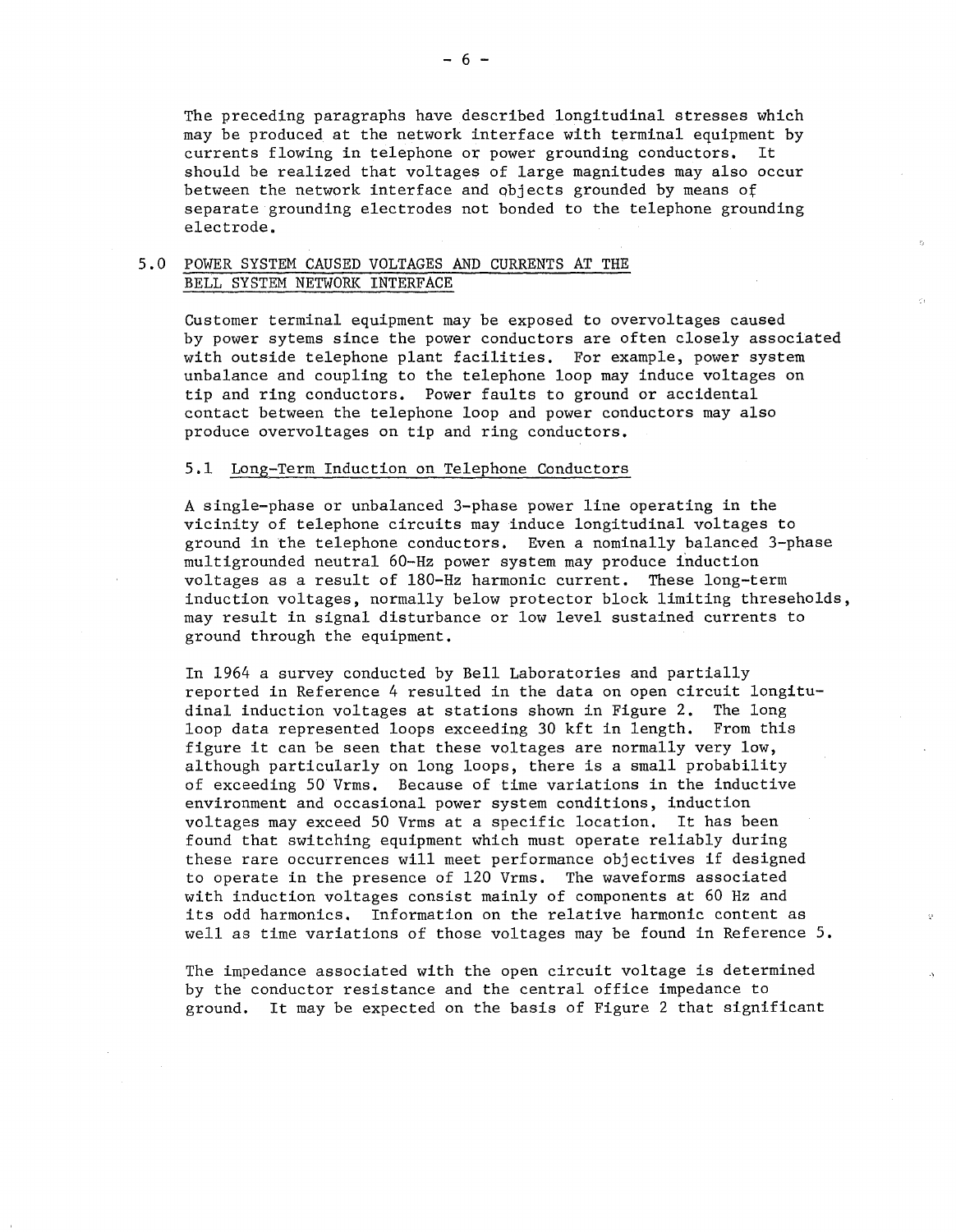induction is most often encountered on loops of more than 30 kft (less than 4%). The impedance per conductor of these loops is on the order of 500 ohms, which may be used as the induction source impedance. It should be realized, however, that significant longterm induction can occasionally be experienced on relatively short loops with correspondingly lower source impedance.

The induction source appears longitudinally in the affected telephone loop, and the resulting induction voltage normally appears longitudinally at the terminal equipment. In the case of a single shorted station voltage limiter or imperfectly balanced equipment, it may also appear metallically.

#### 5.2 Fault Induction on Telephone Conductors

During power line ground faults or abnormal operation of 3-phase systems (e.g., 2-phase operation of a 3-phase system), inductive coupling to the telephone line may result in voltages of up to several thousand volts which are limited at the terminal equipment by the station protector. A lightning strike to the power system may result in a fault with equivalent results. Although the initial induction waveform is not necessarily sinusoidal, worst case maximum voltages prior to protector operation will lie between the 800-volt (peak) 60-Hz 3-sigma level and the 1000-volt surge 3-sigma level. As in the sections considering lightning transients, this implies that longitudinal and metallic voltages due to fault induction will be less than 1000 volts peak.

The short circuit fault induction currents are limited by telephone line impedances, Due to operation of cable protectors, these impedances may be lower than in the previous section. The majority of short circuit currents due to fault induction have been estimated to be less than 10 amperes rms per conductor.

It is also possible that a power fault to ground in the vicinity of a station ground can cause a rise in the ground electrode potential with respect to the telephone conductors. Under this condition a longitudinal potential of up to the maximum protector sparkover can be developed with respect to the tip and ring conductors. If one protector limits, and not the other, this potential is converted to a metallic voltage.

Duration of the fault condition may vary widely depending on the power circuit (transmission. subtransmission, distribution, etc.), fault characteristics, and the power company fault detection scheme. For example, overcurrent phase relays controlling circuit breakers on distribution feeders may be set to operate at 200 to 400 percent of the rated full load current. For faults to ground at points distant from the feeder source or for high fault impedances, the margin between fault and full load currents may not be large and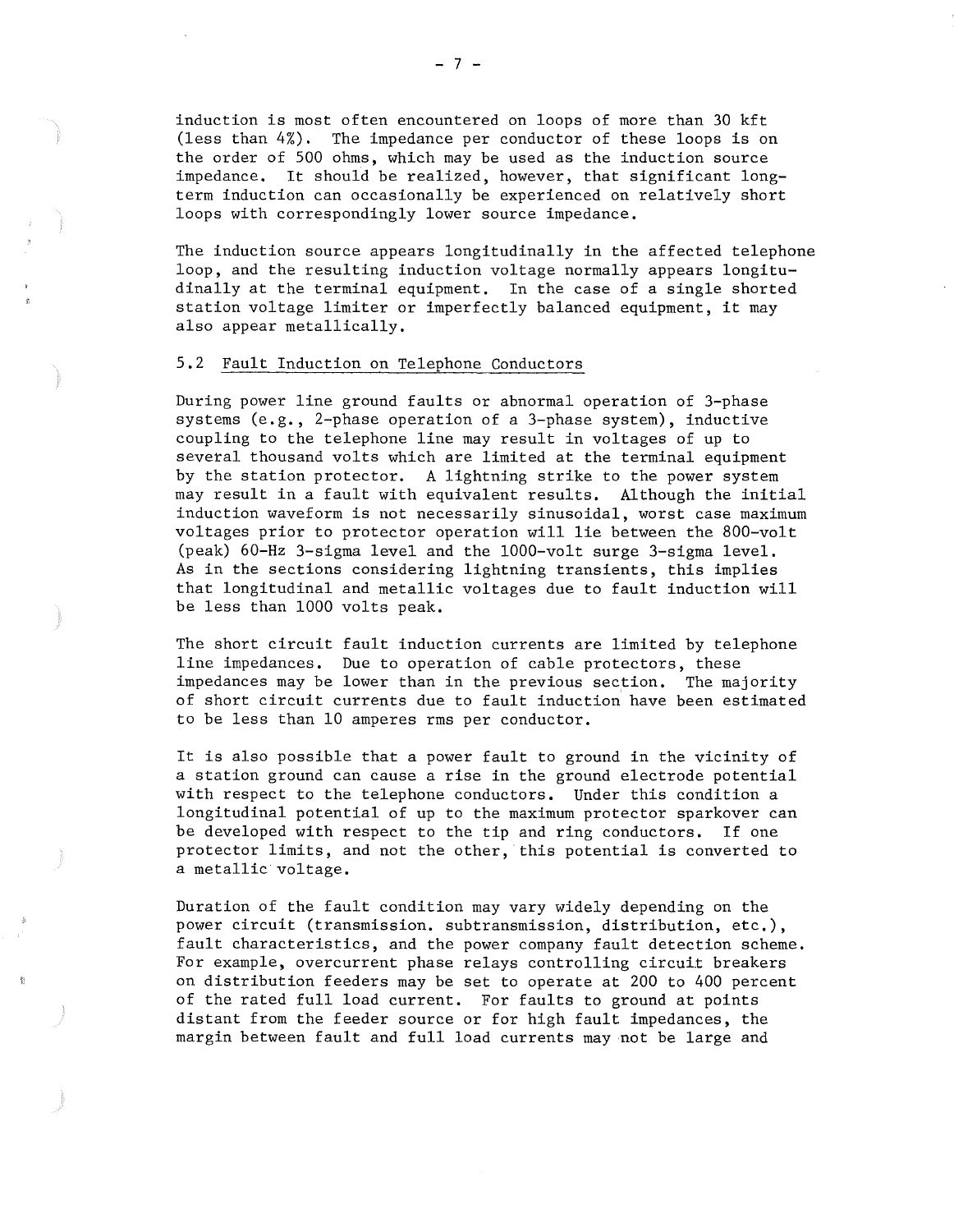the fault may remain indefinitely. If the fault current to full load current margin is large, or if ground relaying schemes are used, de-energization in a time ranging from a fraction of a second to 5 seconds may be obtained.

#### 5.3 Power Contact to Telephone Conductors

Since power companies and telephone companies serve the same customers, their outside plant facilities are necessarily closely associated. Telephone facilities exposed to accidental contact with energized power lines, for example, after a storm, may constitute a hazard to the user unless terminal equipment is properly designed. When such crosses occur, carbon Qlock protectors should limit 60-Hz potentials appearing between the tip and ring conductors or to ground to 800 volts peak.

As discussed in the previous section, fault current durations may range from a fraction of a second to 5 seconds in some circumstances to indefinitely large time intervals in others. Duration of current flow through the terminal equipment may be shorter than the fault duration if some element of the telephone plant between the fault and the terminal equipment fuses open.

Current magnitudes are normally determined by the impedance of the station equipment, Bounds on current waveforms are imposed by the fuse links discussed in Section 2.0.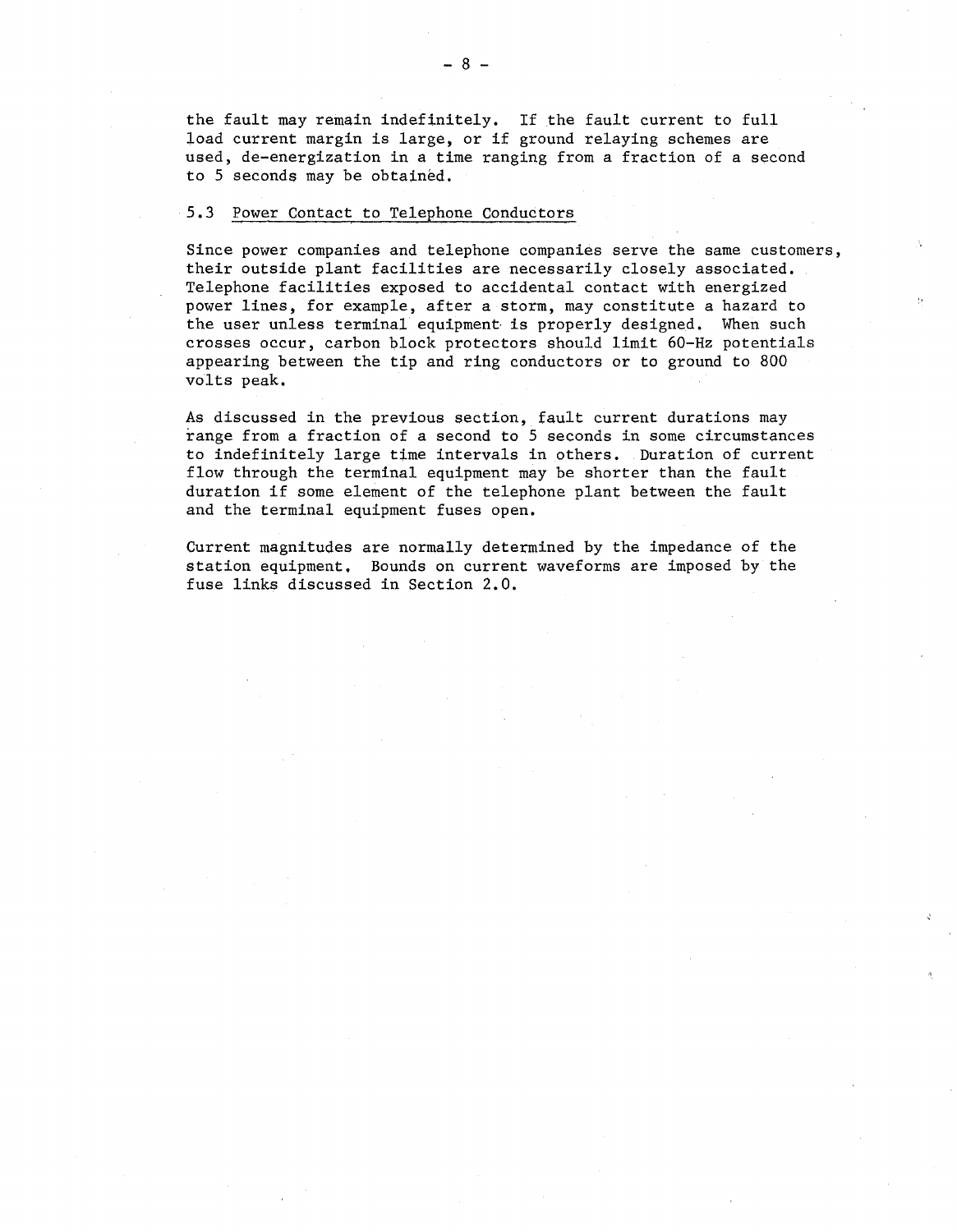#### REFERENCES

- 1. A Ground Lightning Environment for Engineering Usage, N. Cianos and E.T. Pierce, Stanford Research Institute Project 1834, Contract L.S.-2817-A3.
- 2. "Lightning Surges in Paired Telephone Cable Facilities," D. W. Bodle and P.A. Gresh, Bell System Technical Journal, Volume 40, March 1961.
- 3. "Lightning Surges in Open Wire, Coaxial and Paired Cables," E. Bennison, A. J. Ghazi and P. Ferland, ICC 1972 Conference Record, International Conference on Communications.
- 4. "Physical and Transmission Characteristics of Customer Loop Plant," P. A. Gresh, Bell System Technical Journal, Volume 48, December 1969.
- 5. "Time Variations and Harmonic Content of Inductive Interference in Urban/Suburban and Residential/Rural Telephone Plants," Donald N. Heirman, Institute of Electrical and Electronics Engineers, Incorporated, 1976 Annals No. 512C0010,